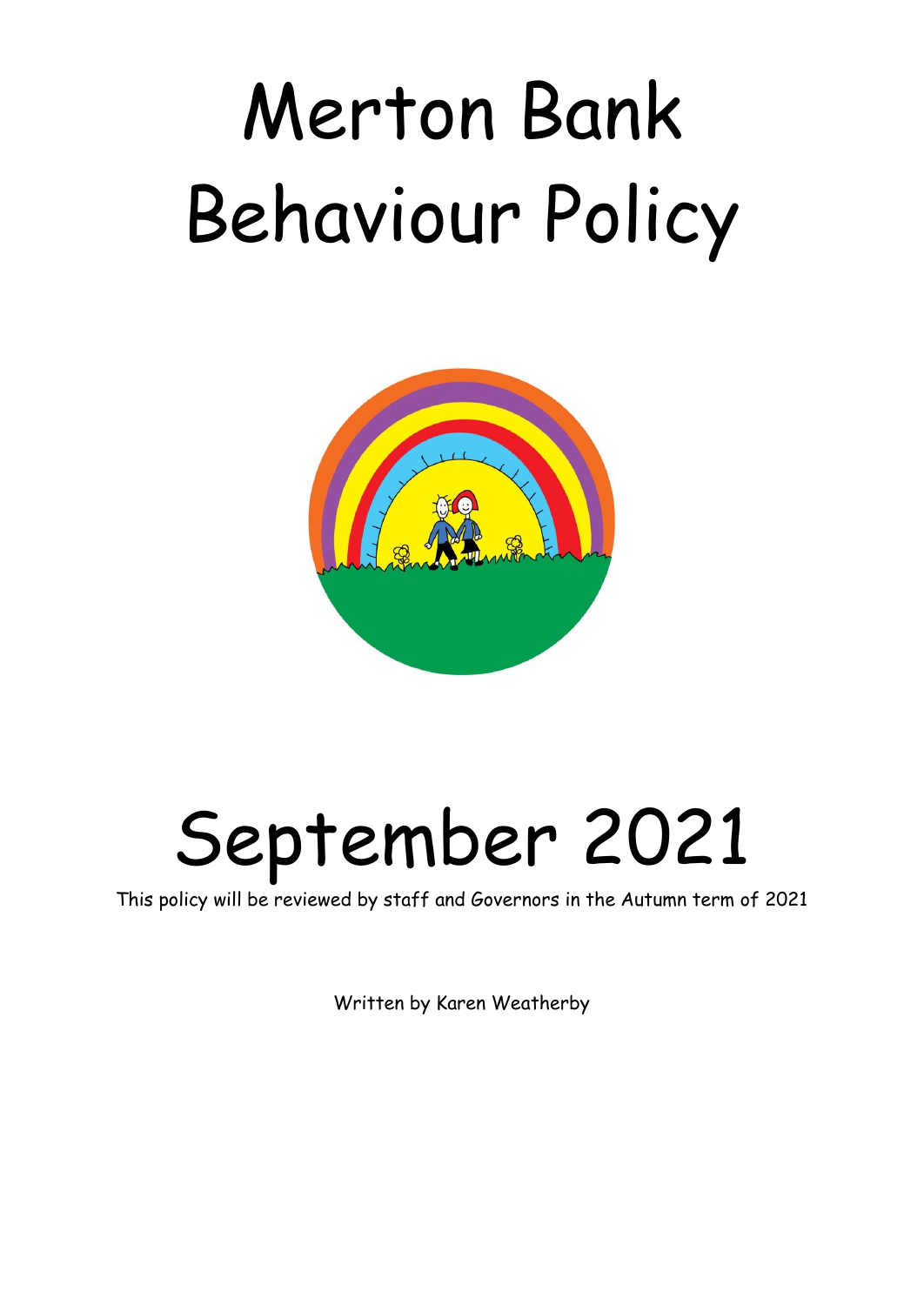This policy is set within the policy of the main school aims, which have been developed with all staff and governors.

The term discipline is often used to define a system that a school has to outline the sanctions used for not conforming. At Merton Bank Primary School, we are aiming to develop in our pupils, the acceptance and recognition of responsibility for their own decisions and actions and for their consequences. We, therefore, wish to put our emphasis on the promotion of positive behaviour rather than just to punish unacceptable behaviour. We hope to establish an environment in which children develop self-discipline and to create the conditions within which effective learning can take place. The ethos of Merton Bank Primary School is that all members of the school community are equally valued and respected and this should be reflected in the work that is undertaken by the school and in our attitudes towards one another.

In school, good behaviour is conduct which assists the school to fulfill its functions: namely the full development of the potential of all its pupils. Unacceptable behaviour is conduct which prevents this, either when an individual prevents his/her own development by behaving in an unacceptable manner or when such conduct disrupts the development process for other members of the school community. From this it follows that good behaviour is that which conforms to the reasonable expectations and requirements of the school and is based upon mutual respect for the needs and aspirations of all in the school community and upon care for its environment.

#### **Aims**

- 1. To create a warm and caring environment in which pupils can develop a sense of selfdiscipline and an acceptance of responsibility for their own actions.
- 2. To create the conditions for an orderly community in which effective learning can take place and where there is mutual respect between all members of the school (pupils, teaching and non-teaching staff, governors and parents / carers) and where there is proper concern for the environment, property and equipment.
- 3. To increase an individual's self-esteem.
- 4. To involve the children in the decision-making process to enable the policy to become a practical reality.
- 5. To establish a regular system of contact with parents for incidences of good behaviour as well as unacceptable behaviour.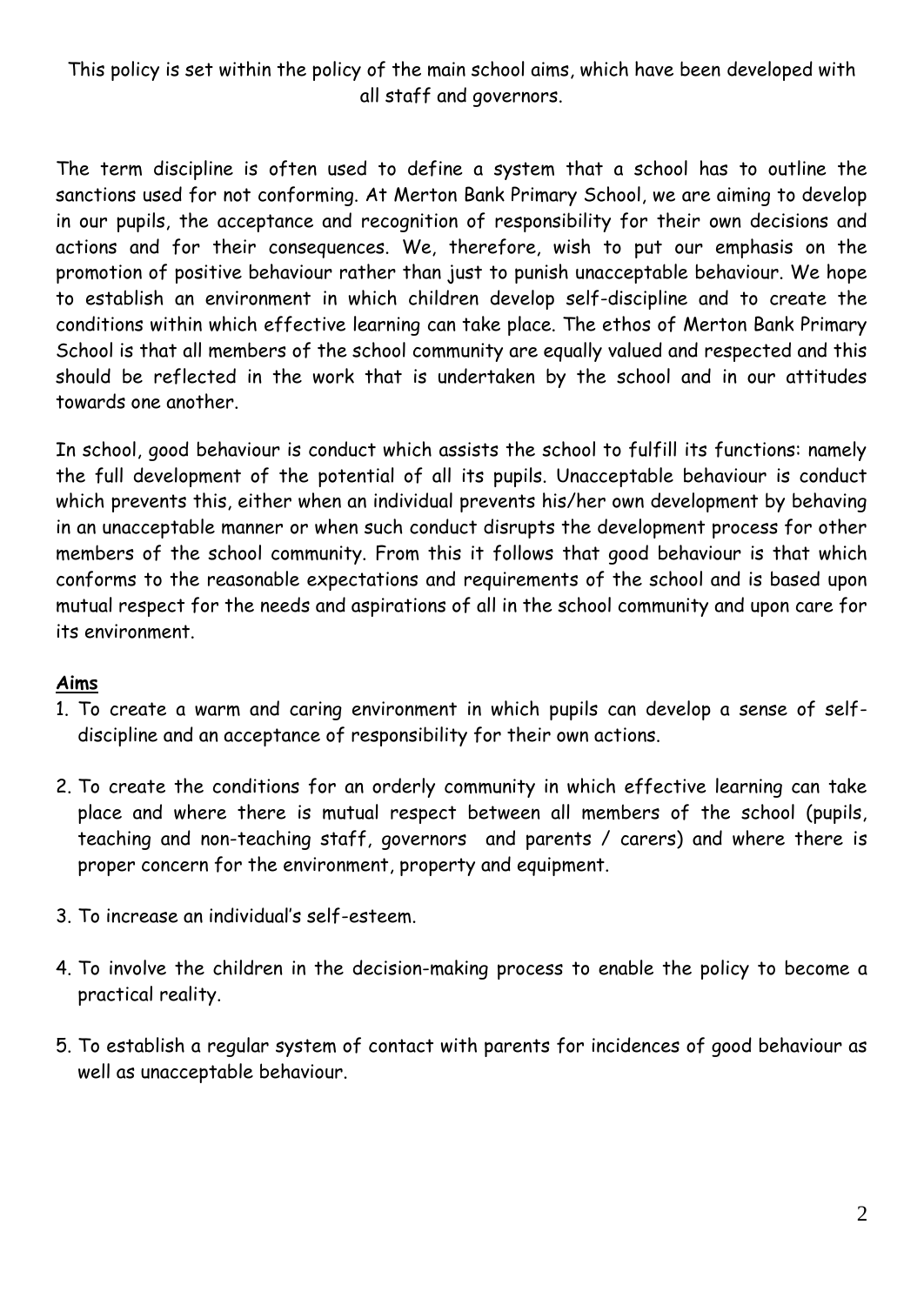#### **Objectives**

- 1. To develop a system of rewards to promote positive behaviour.
- 2. To concentrate wherever possible on positive aspects of behaviour rather than negative ones.
- 3. To use punishment strategies where necessary which do not affect the pupils' curriculum entitlement.
- 4. To give pupils opportunities to develop a sense of responsibility within the school community, giving regard to their age and capabilities. e.g. collecting the register, being responsible for the running of the library.
- 5. To encourage independent learning and in doing so, to develop organisational and selfdiscipline skills.
- 6. To provide for the pupils a good role model through the standards that the adults in the school set themselves, both in their working practices and in their relationships with all other members of the school community.
- 7. To continue to provide INSET training for all members of the staff to ensure that the positive behaviour policy is understood and carried out by all those in the school community.
- 8. To communicate the Behaviour policy to parents / carers so that they are aware of the consequences of good and unacceptable behaviour. On our 1<sup>st</sup> newsletter of the school year, we will inform parents that the behaviour policy is available for them to view in school and online if they should wish to do so. We will also remind parents / carers of this fact through the letter that they receive to notify them that their child is in danger of exclusion. (Written warning)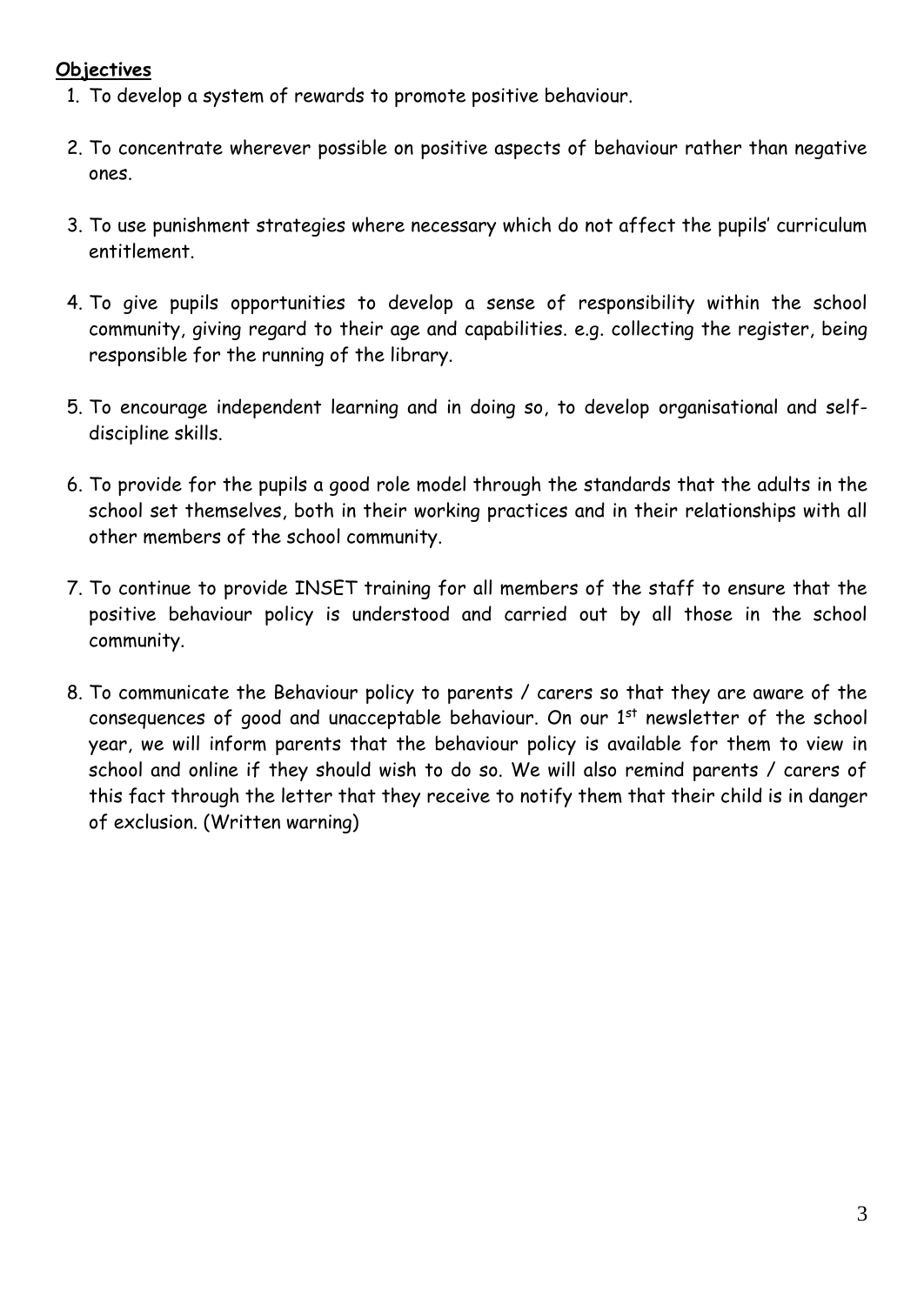#### **Some Guiding Principles**

- 1. Teachers and pupils are responsible for the general tidiness of the classrooms and of communal areas that they have worked in.
- 2. The rules, and the application of them, must always be seen to be fair and consistently applied. Age and individual children's circumstances should always be a consideration in the handling of children.
- 3. Parents / carers should be made aware of what the school is trying to achieve and the rewards and sanctions that might be applied and asked to support them. At regular intervals through a child's time at Merton Bank, parents / carers will be reminded of the school's policy and asked to acknowledge that they have received this information.
- 4. Staff should not humiliate pupils either publicly or privately.
- 5. Wherever possible, blanket punishments should not be used.
- 6. Rules are displayed in each classroom and around the school. These rules are discussed with the children at the beginning of the school year and at regular intervals throughout the school year. Other rules for playground and dining hall behaviour are also displayed around the school and referred to regularly. All staff who supervise at lunchtime have had training regarding positive interactions with children and also in encouraging and leading team games/activities. Designated play leaders, from year 5 and year 6, organise activities and set up equipment on the playground every lunchtime. Break time buddies, who have been trained and who work on a rota basis, listen to, note down and try to solve any issues/concerns that are brought to them. These are reported to a member of staff after lunchtime.
- 7. Rules will be reinforced through assembly themes and R.E, PSHE and PATHs.
- 8. The Junior Leadership Team encourages pupils to take an active part in issues which affect school life.
- 9. Circle time, PATHs and PSHE are used throughout the school to discuss issues such as bullying, friendship, feelings etc. These sessions should be accessed by all children and all should be encouraged to take an active part.
- 10. Teaching staff may refer a pupil / group of pupils to the BIT team (Behaviour Improvement Team) through the SENCo.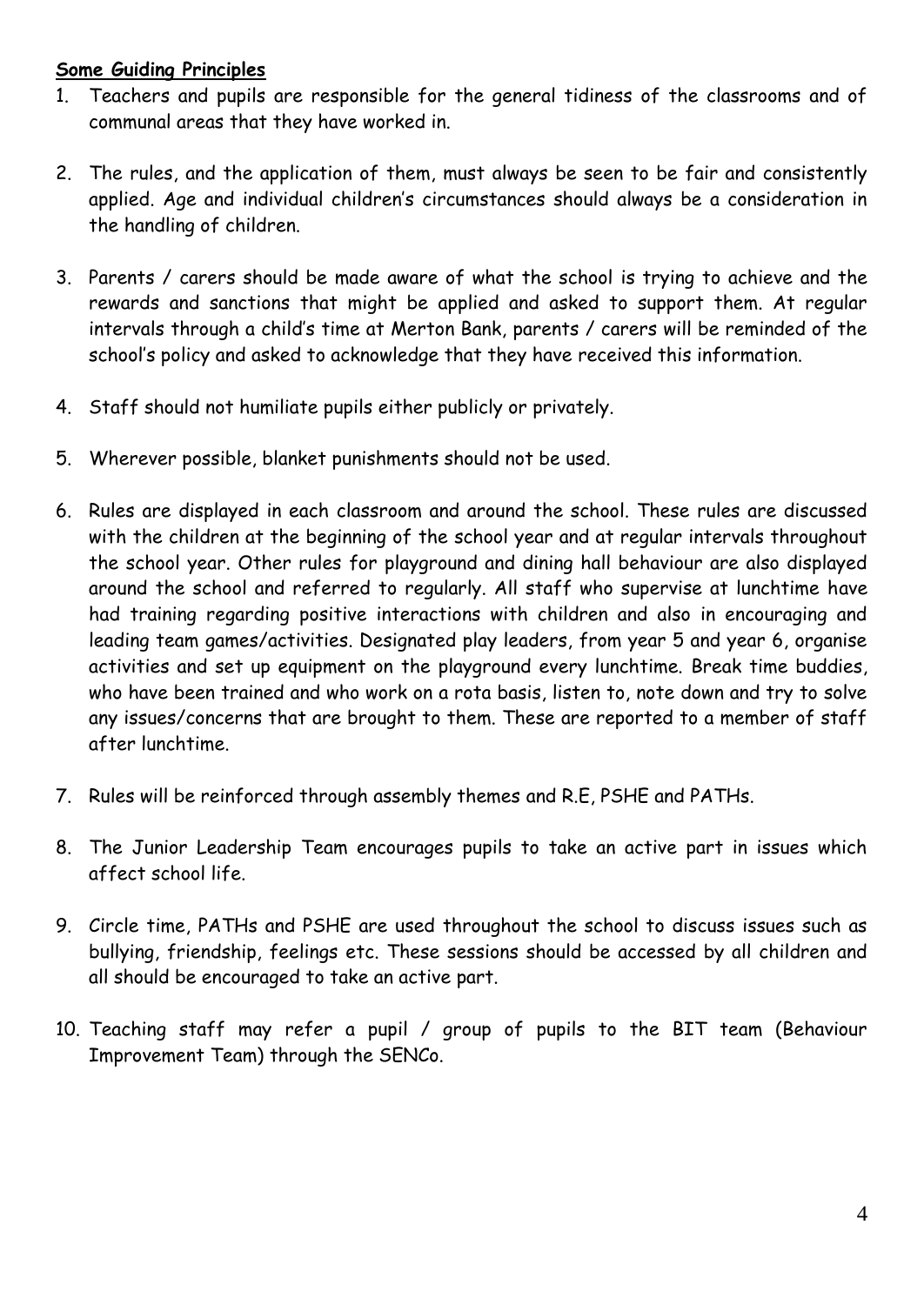#### **System of rewards**

- 1. The teacher rewards a child for a good piece of work or behaviour with a stamp/sticker, Dojos and a positive comment (written or oral).
- 2. The child is allowed to take the piece of work to show another adult within the school.
- 3. The teacher may award dojos for good work or behaviour. Dojos are added up each Thursday evening and the winning child from each class receives a certificate. All children are able to cash in their dojos on Friday or Monday lunchtimes.
- 4. Achievement certificates are awarded at Friday's Assembly. Out of school achievements are also celebrated during Friday's Assembly in keeping with the school's aim of developing the potential of the whole child. Pupils who represent the school in either sporting or other events are highlighted and praised during this assembly. All those rewarded with a certificate are listed in the weekly newsletter.
- 5. Attendance certificates are awarded each term and at the end of the year. To gain an attendance certificate, a pupil should have 100% attendance per term and no more than 2 late marks. To achieve a yearly attendance certificate, pupils should have 100% attendance and no more than 3 late marks. Attendance prizes are awarded at the end of the year for those pupils who have achieved between 99% and 100% attendance with a maximum of 3 late marks.
- 6. Good behaviour can be rewarded by the earning of privileges. For example, time to be spent on the computer can be earned etc.
- 7. Negative behaviour can lead to the loss of privileges. For example, time on the playground, using the MUGA, whole school events, class trips etc.
- 8. Members of staff will take the opportunity to inform parents / carers of their child's good work/behaviour where this is appropriate. This may be done verbally at the beginning/end of a school day, by telephone or by a postcard.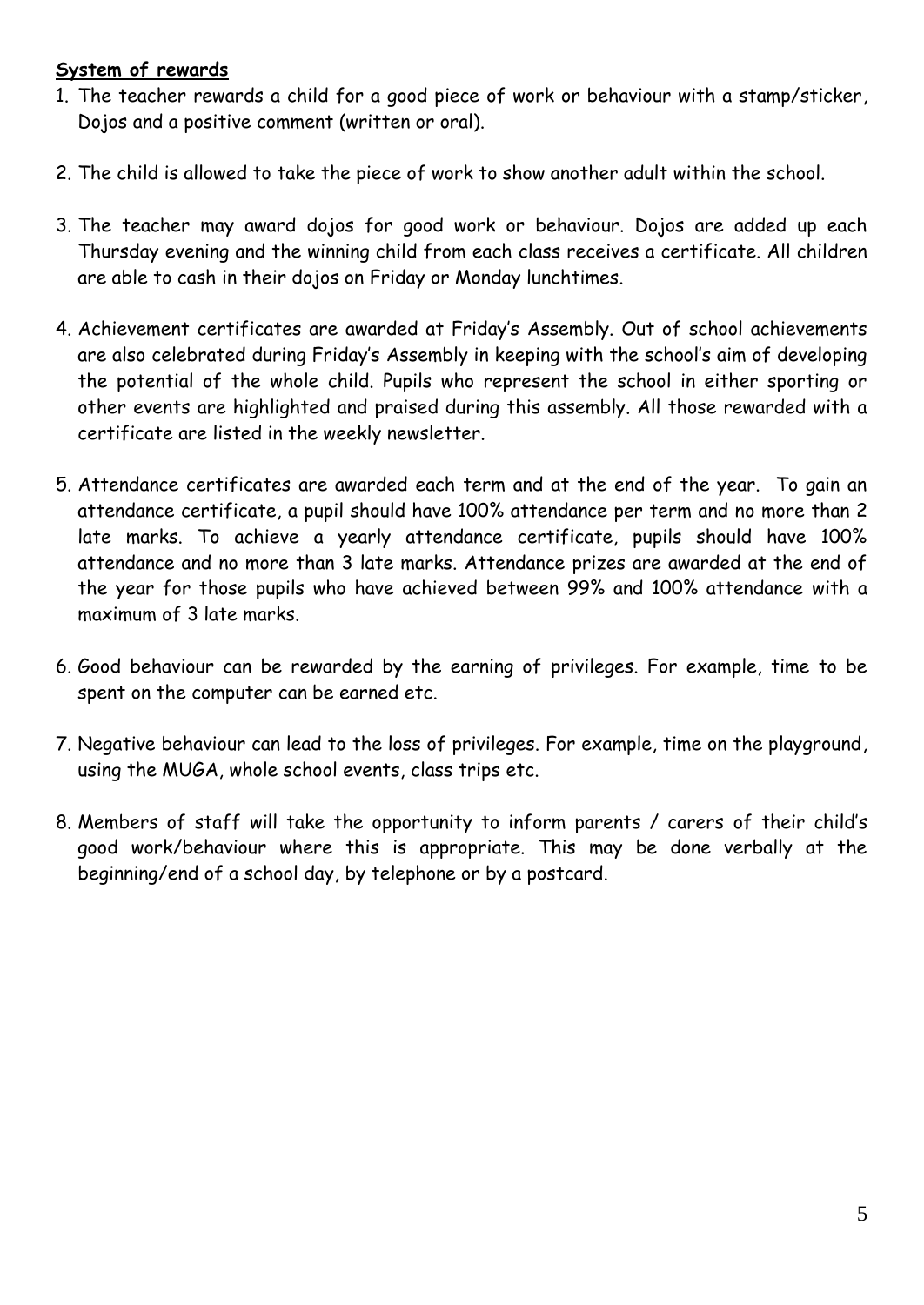#### **System of Sanctions**

A range of sanctions are available to all members of staff. Sanctions vary in their severity and should be used in a hierarchical way to ensure that the most severe sanctions have maximum impact.

The range of sanctions are as follows:-

- 1. Holding the hand of the member of staff during playtimes. (Most likely to be used with Early Years/Infant children)
- 2. In each classroom, from Reception to Year 6, the expectations are the same. The following applies to each session (am and pm) after an initial warning about their behaviour a child's name is moved onto amber if they continue to show inappropriate or unacceptable behaviour. This means they will lose 5 minutes of playtime, whereby they will stand by the adult on duty. If the child needs to be spoken to again about their behaviour their name is moved to red which results in losing the first 15 minutes of lunchtime play - Mrs Clark will be available for this reflection. If a child finds themselves on red during the afternoon they will spend the next day's playtime on reflection. Parents will be informed on that day if their child receives a red warning, this will either be face-to-face or via a phone call if the child walks home or is being picked up by another adult.
- 3. Loss of privileges e.g. playtimes, selection for the school football team. Staff should bear in mind that it is privileges that pupils should be deprived of and not their curriculum entitlement.
- 4. Class teachers may refer a pupil / pupils to Miss Brussels or Mrs Weatherby if they feel the behaviour of a pupil merits it. Referral to the Head teacher, Mrs Clark, will be made if they feel that the matter needs to be taken further. The pupil's parents / carers will be spoken to about the incident as soon as it is possible.
- 5. Midday supervisors are encouraged to deal with unacceptable behaviour by themselves as much as possible. They may ask a pupil to go inside to 'Reflection time' club or refer the incident directly to Mrs Clark. The behaviour system is followed during lunchtimes also.
- 6. In the event of persistent unacceptable behaviour or a serious incident the child will be given a final warning. This is kept in the office and a copy sent home with the child. This letter explains the consequences of another incident will be a fixed term exclusion. This letter will inform the parents / carers of the nature of the incidents that have led up to the final warning. A pupil may skip the first warning letter and go straight to a final warning depending on the severity of the offence. At the end of each half term each child's profile is 'wiped clean'. The purpose of this is two-fold: - To recognise if the pupil has made an effort to improve his / her behaviour and so that a punishment is not carried over for incidents that have taken place over a protracted period of time.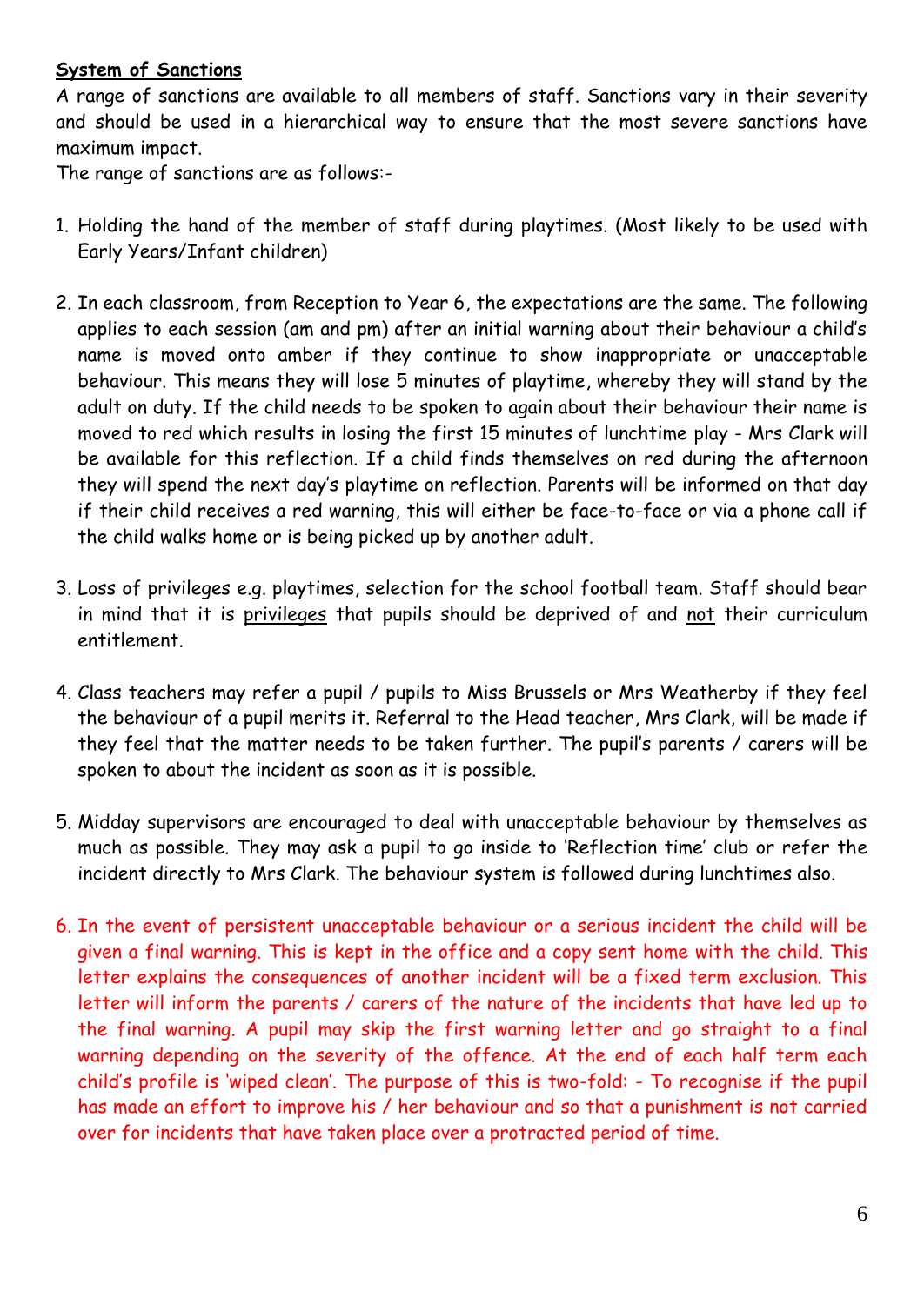- 7. In the event of a really serious incident involving extreme violence, abusive behaviour or damage to school property the Senior Leadership team reserves the right to circumvent the above system and go straight to the fixed term exclusion. Each time a pupil is excluded, the relevant paperwork is sent to the parents / carers. From September 2002, a new monitoring form has been introduced. If a pupil is excluded for more than 5 days per term, the matter must be brought to the attention of the Governors' pupil disciplinary committee. Parents / carers are advised each time that their child is excluded that they have the right to appeal to the Governors against the decision.
- 8. If the Head teacher wishes to exclude a pupil for the Midday period, then a fixed term exclusion of half a day has to be applied.
- 9. Permanent exclusions are used in extreme circumstances. Examples of behaviour that would bring about a permanent exclusion include extreme violence or persistent and malicious disruptive behaviour, which is damaging the education of other pupils.
- 10. An alternative to a permanent exclusion is a supported transfer to another school. Prior to the child starting at his / her new school a supported transfer meeting is held and there may be support from a variety of services available.

#### **Strategies for managing unacceptable behaviour**

- 1. Some pupils will have behaviour targets set as part of an Individual Behaviour Plan coordinated by the SENCo. Initially these targets will be small in number, achievable and set in a short time span. Pupils will be given criteria for success (e.g. achieved target in 2 sessions out of 4) These targets will be discussed with the child's parents /carers who will be asked to review the achievement of the targets with their child at home. When it is appropriate, targets will be reviewed and may be increased or narrowed depending on the progress that has been made by the child in achieving the original targets.
- 2. Behaviour books or Target Cards are used with some pupils who persistently behave in an unacceptable manner. These are kept on a daily basis and are sent home at night with the pupil. Incidences of good and unacceptable behaviour are logged in the book and parents / carers are encouraged to make a comment if they wish or to write about the pupil's behaviour at home. Behaviour books are used as a short term measure as a means of allowing the parent/carer to have a clearer picture of their child's behaviour in school. Where behaviour books do not have an effect, the child would have an Individual Behaviour Plan drawn up and may, if necessary, be referred to the Educational Psychologist.
- 3. Circle time may be used to discuss issues such as bullying or responsibility for own behaviour and towards others and their property.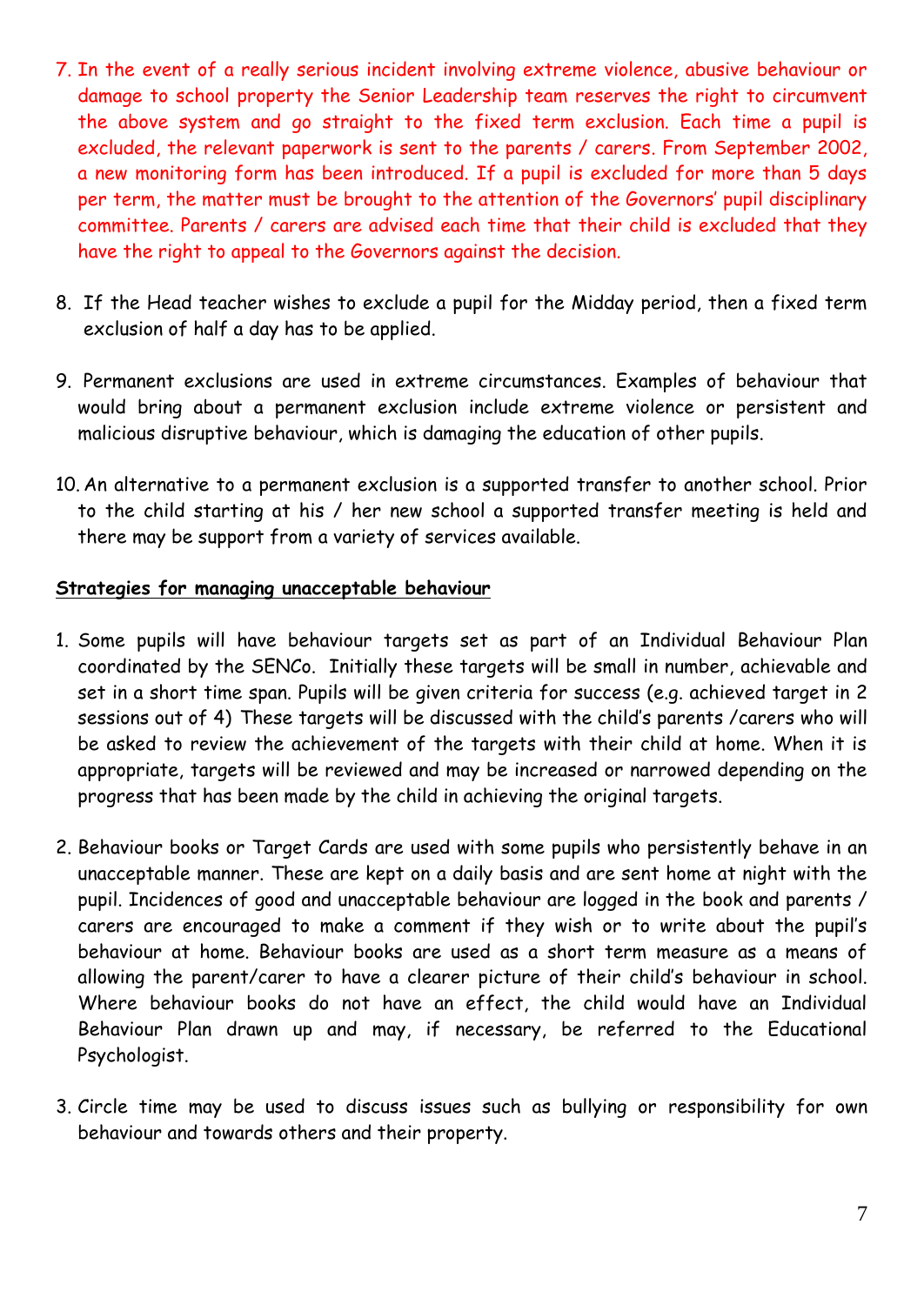- 4. From time to time the advice of the Inclusion Support Service/ Behaviour Improvement team (BIT) will be sought for advice on dealing with pupils who are not responding to the school's own internal strategies for modifying behaviour. This may lead to a member of the BIT team coming in to school to work with an individual pupil / group of pupils. For younger pupils, this may lead to establishing a BOSS group. A referral to the BIT may also lead to a pupil spending some time in the PACE unit.
- 5. When all of the above strategies have been exhausted and the pupil has been moved to the Extra SEN support (ESS) stage of the SEN Code of Practice, parental/carer permission will be sought for a referral to the Educational Psychologist.
- 6. Restorative justice is used in KS2. This allows children to gain a greater understanding of their behaviour and its implications on others, including staff. The outcomes of the RJ meetings will help form a contract for the children to follow. This contract will be issued to the head teacher and to the parents of those involved. It can be used with younger children with the use of puppets if the need should arise.

#### **Positive Handling**

Positive handling should only be used when a pupil is in danger of injuring themselves, other pupils or a member of staff, or damaging school property. Except in extreme circumstances, only those staff trained in the use of positive handling methods should attempt to physically restrain a child. Details of the methods used and the recording of incidents can be found in the school's positive handling policy.

#### **Bullying**

Procedures and strategies for dealing with bullying can be found in the school's Anti-Bullying policy.

#### **General Procedures to follow**

- 1. Behaviour logs will be brought to Reflection at the start of break and lunch time. Behaviour logs will record incidents that have resulted in a child being placed on amber or/and red. All incidents must be recorded on CPOMs. Behaviour logs will be taken to Reflection for the member of staff on duty to sign.
- 2. Children are encouraged to go to the toilet at the beginning or during break and lunch time. Staff will reiterate this at all times. Staff will use their professional judgment when asked for permission to go to the toilet after a break from the classroom.
- 3. When children are asked to line up staff should position themselves so they can see all children at all times, at the front and back of the lines.

This policy was agreed by the staff of Merton Bank Primary School in the Autumn term 2021 and by the Governors at their Autumn term Business meeting 2021. It will be reviewed Autumn 2022 or earlier if necessary.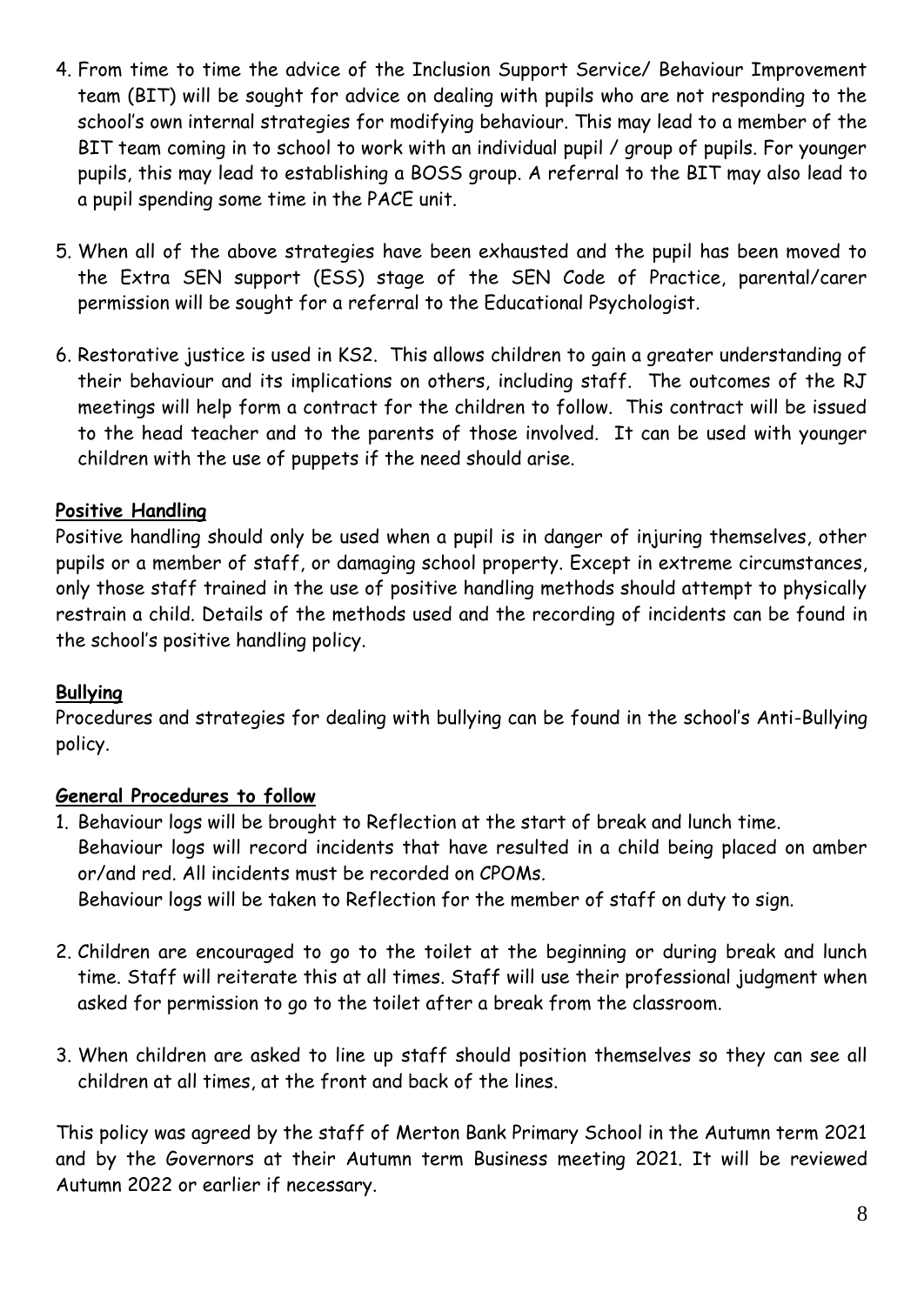### **Behaviour Policy Appendix 1: Corona Virus**

At Merton Bank, we recognise that there is a need for our children to behave differently when they return to school because of the new systems you have put in place to support their return. Changes to the behaviour policy have been to be communicated to pupils, parents and staff.

#### **Routines for arrival or departure**

#### **All Drop Offs begin from 8.45am**

- Breakfast club will be open from 8.00am
- School will begin at 8.45am for all children
- Nursery and Reception will enter via the Nursery entrance
- Year 1 will enter through their classroom door
- Year 2 will enter through the main entrance
- Year 3,4,5 and 6 will enter through the Roper Street entrance

All children will be collected at 3:15 from their designated pick-up points.

#### **School instructions on hygiene, such as handwashing and sanitising**

On returning to school in September 2021, pupils will continue to be reminded about the importance of hygiene. It will become an expectation that pupils wash their hands as specified below. Pupils will be constantly reminded of this throughout the day.

#### Handwashing

All classroom bases have hand soap, paper towels and hand sanitiser.

Children to wash hands a minimum of 4 times a day for 20 seconds supervised by staff.

- On arrival in school
- After Playtime
- Before Lunch
- After Lunch
- Additionally Every time children visit the toilet (using facilities in toilets) and at any other point in the day at staff discretion.

Hand Sanitising stations will be located around school.

#### **Expectations about sneezing, coughing, tissues and disposal ('catch it, bin it, kill it') and avoiding touching your mouth, nose and eyes with hands**

Children will continue to be reminded of the expectations that if they sneeze or cough they should catch it in a tissue or in their elbow. The tissue then needs to be disposed of and, if necessary, the table disinfected. They will be reminded that they will need to wash their hands immediately after. Tissues are available in each classroom, alongside handwash and hand sanitiser. Each classroom now has a pedal bin.

Reminders will be given to the children regarding avoiding touching their mouths, noses and eyes with their hands.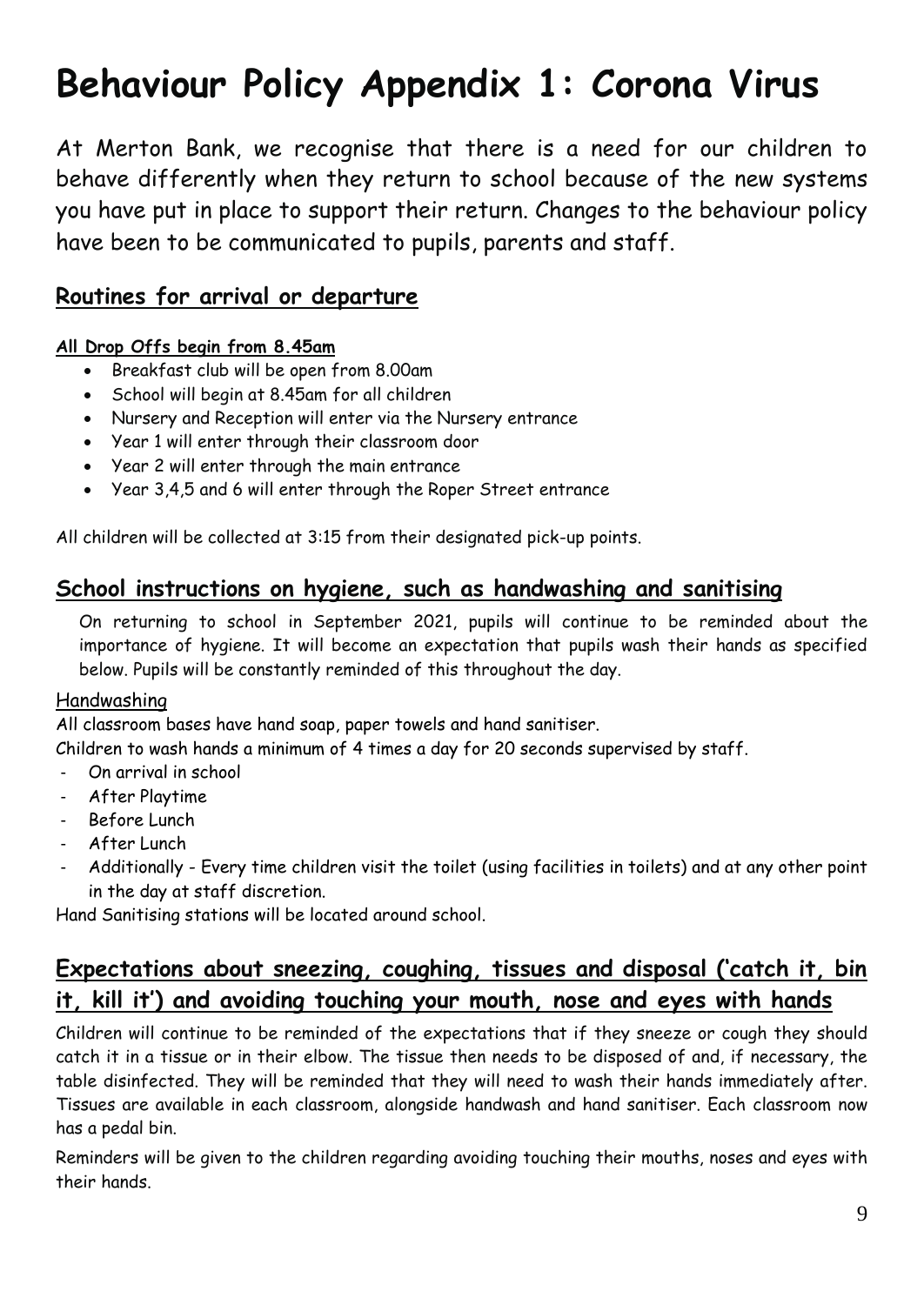#### **Inform an adult if you are experiencing symptoms of coronavirus (COVID-19)**

Pupils are reminded that they must inform staff if they are feeling unwell, especially if they believe that they have any of the symptoms of COVID-19. If a child or a member of staff displays signs of illness/ symptoms of Coronavirus, they are to be moved into and isolated in the office next door to the HT's room and parents contacted.

The child/member of staff and their families will be encouraged to take a test for Covid. If the test is positive, the Head will call Public Health for further advice.

#### **Rules about sharing any equipment or other items including drinking bottles**

Classroom equipment will be kept to a minimum and must not be shared between pupils/other Bubbles. Pupils will be informed of the importance of this. Where possible, classroom equipment will be kept on the desk designated for that particular pupil. Where shared resources (such as Laptops) are used, staff will ensure they are sanitised before they are put away. In Early Years, a limited number of classroom areas/equipment will be used. All resources used must be sanitised each evening.

Pupils will provide their own water bottle, which will be brought into school with them each day. A plastic, disposable cup will be provided for anyone who forgets their water bottle.

#### **Amended expectations about play times**

Playtimes in the morning have been staggered.

There will be 2 break times

Year 1 and Year 2 – 10.15 – 10.30 Year 3, 4, 5 and 6 – 10.30 – 10.45 Playtime on Friday will be altogether. Wet playtimes will be spent in class.

#### **Use of toilets**

Pupils will be notified and reminded of changes regarding using the toilet.

ANY pupil who needs to use the toilet during lesson time will be allowed to go but please encourage the children to go at playtimes etc. Don't stop any child from going to the toilet

- Reception/Nursery Pupils to use own toilet block
- KS1 Pupils to use KS1 Hall toilets
- KS2 to use main toilets near Playground door.

#### **Clear rules about coughing or spitting at or towards any other person**

All pupils will be reminded that coughs must be caught in a tissue. Where this is not possible, they should use the crook of their arm. Coughing and spitting towards any other person will not be tolerated.